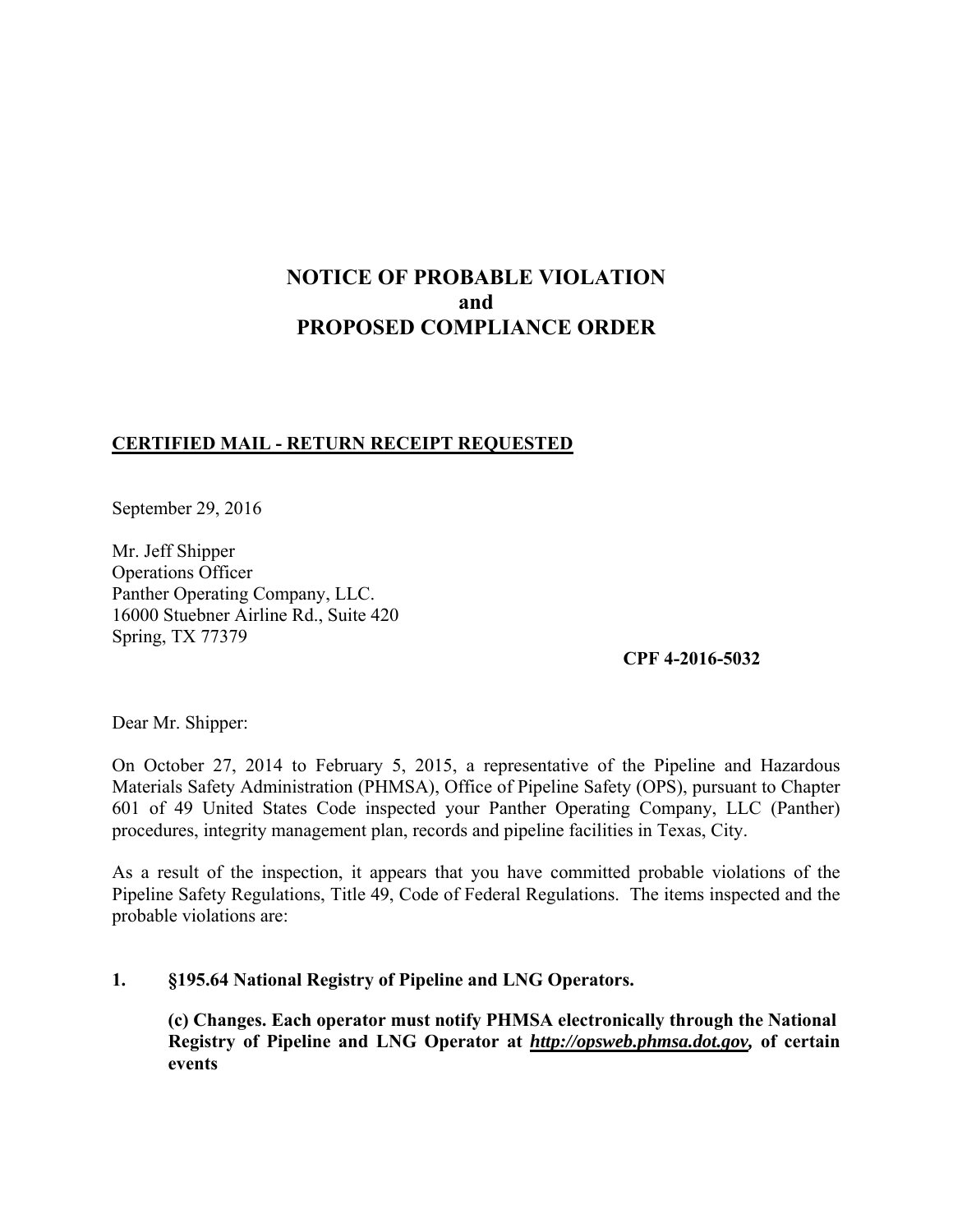# **(2) An operator must notify PHMSA of any following event not later than 60 days after the event occurs**

#### **(v) The acquisition or divestiture of an existing pipeline facility subject to this part.**

Panther Operating Company, LLC (Panther) failed to notify PHMSA within 60 days of the acquisition of an existing pipeline facility. On April 21, 2015, an email was received from Luis Guzman stating that Panther signed an Operating Agreement and acquired Main Pass Oil Gathering System (OPID-30969) from BP Pipelines (North America) in March 2014. The email further indicated that the required notification to PHMSA letter was sent to the Bureau of Safety and Environmental Enforcement (BSEE) from BP Pipelines (North America) stating that effective July 1, 2014, the new operator of the Main Pass Operating Gathering pipeline system will be Panther Operating Company. Panther filed a notification with PHMSA on April 21, 2015, stating that the acquisition has occurred on July 1, 2013.

### **2. §195.404 Maps and records.**

# **(a) Each operator shall maintain current maps and records of its pipeline systems that include at least the following information;**

- **(3) The maximum operating pressure of each pipeline.**
- **(4) The diameter, grade, type and nominal wall thickness of all pipes.**

Panther failed to maintain current records of its pipeline system to include the Maximum operating pressure (MOP) and the diameter, grade, type, and nominal wall thickness of the pipe.

When asked about this during the inspection, Panther provided a MOP Calculation Form for the segment from the "platform 474 to their facility at Texas City, TX". When MOP calculation forms for other segments for Panther's system were requested, Panther provided a Table showing the MOP's for their 33 other segments. Panther could not provide the actual MOP calculations along with other documentation to substantiate the MOP for each section of pipe. The table is not sufficient to demonstrate the pipe's manufacturer specification records (MTR), pipe mill records, pipe yield strength, seam type, wall thickness and diameter pipe specifications have been verified by Panther to calculate the MOP.

In another example, Panther provided transcribed records which could not be validated with original records of their High Island 474 (HI 474) to East Break 165 (EB 165) 12 inch pipeline to verify the pipeline specifications. The pipeline was constructed in 1986 and no original or copies of the manufacturer specification records (MTR), pipe mill records, purchase requisitions, or as built documentation indicating pipe yield strength, seam type, wall thickness and diameter were provided.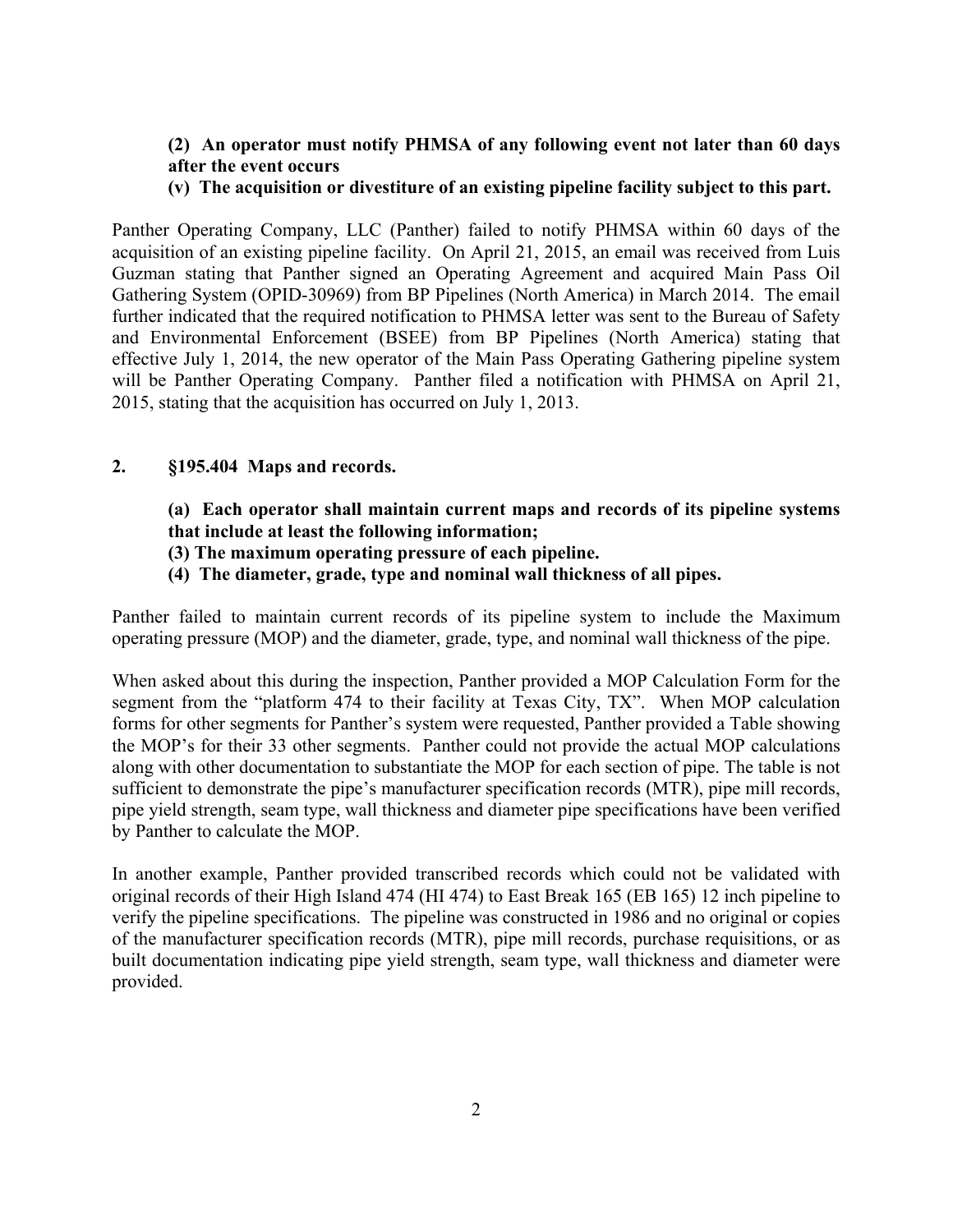**3. §195.452 Pipeline integrity management in high consequence areas.** 

**(j) What is a continual process of evaluation and assessment to maintain a pipeline's integrity?** 

**(3)** *Assessment intervals***. An operator must establish five-year intervals, not to exceed 68 months, for continually assessing the line pipe's integrity. An operator must base the assessment intervals on the risk the line pipe poses to the high consequence area to determine the priority for assessing the pipeline segments. An operator must establish the assessment intervals based on the factors specified in paragraph (e) of this section, the analysis of the results from the last integrity assessment, and the information analysis required by paragraph (g) of this section.** 

Panther Pipeline failed to establish a five-year re-assessment interval for continually assessing the line pipe's integrity on the Texas City to High Island Platform (HI) 454 segment. The baseline assessment on the HCA segment was performed by the previous operator in December 2007. Panther acquired the pipeline after 2007, but failed to establish the re-assessment interval. Panther did not conduct a re-assessment on the aforementioned segment as of the date of inspection on February 2015.

**4. §195.452 Pipeline integrity management in high consequence areas.** 

**(j) What is a continual process of evaluation and assessment to maintain a pipeline's integrity?** 

**(1)** *General.* **After completing the baseline integrity assessment, an operator must continue to assess the line pipe at specified intervals and periodically evaluate the integrity of each pipeline segment that could affect a high consequence area.** 

Panther failed to complete the re-assessment of the pipeline at the required interval. Even though it is already stated that Panther failed to properly establish an interval for re-assessment the regulation specify a 5 year not to exceed 58 month interval. This line had its baseline assessment in 2007 and Panther did not perform another assessment as of February 2015.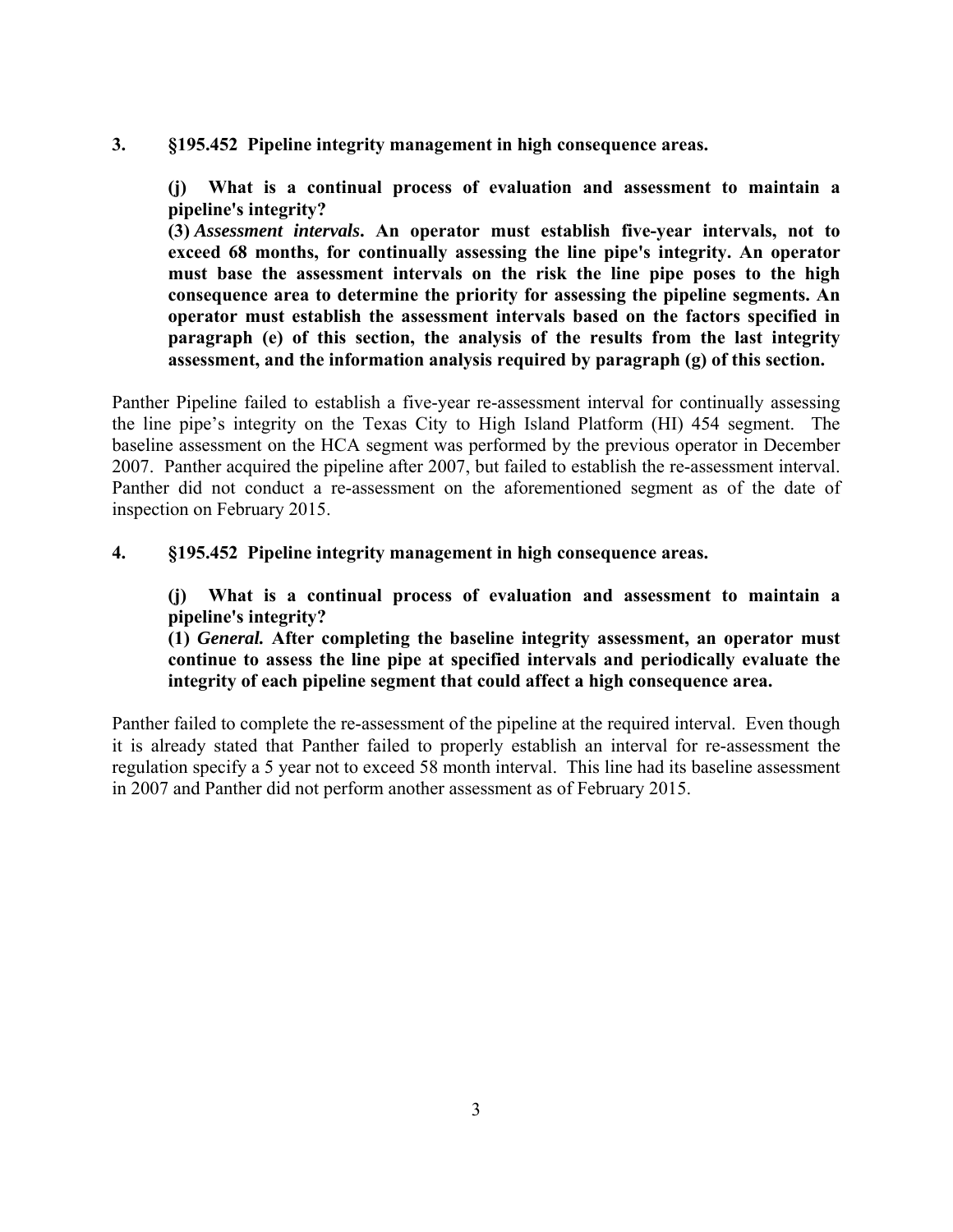**5. §195.452 Pipeline integrity management in high consequence areas.** 

**(f)** *What are the elements of an integrity management program?* **An integrity management program begins with the initial framework. An operator must continually change the program to reflect operating experience, conclusions drawn from results of the integrity assessments, and other maintenance and surveillance data, and evaluation of consequences of a failure on the high consequence area. An operator must include, at minimum, each of the following elements in its written integrity management program:** 

**(3) An analysis that integrates all available information about the integrity of the entire pipeline and the consequences of a failure (see paragraph (g) of this section);** 

Panther Pipeline failed to perform an analysis that integrated all available information about the integrity of its entire pipeline and the consequences of a failure as required by **§**195.452(f)(3) and **§**195.452(g), including their Texas City facility, valves and other appurtenances connected to line pipe. Panther Pipeline's Mechanical Integrity Program, Section 2.3.7 states, "A formalized risk assessment will be conducted on all applicable transmission pipelines". Panther could not produce evidence to show a risk assessment was ever performed and executed since taking over operation of the pipeline.

#### **6. §195.452 Pipeline integrity management in high consequence areas.**

**(f)** *What are the elements of an integrity management program?* **An integrity management program begins with the initial framework. An operator must continually change the program to reflect operating experience, conclusions drawn from results of the integrity assessments, and other maintenance and surveillance data, and evaluation of consequences of a failure on the high consequence area. An operator must include, at minimum, each of the following elements in its written integrity management program:** 

**(5) A continual process of assessment and evaluation to maintain a pipeline's integrity (see paragraph (j) of this section);** 

Panther Pipeline failed to develop a continual process of assessment and evaluation to maintain the pipeline's integrity as required by **§**195.452(f)(5) and **§**195.452(j). Panther could not produce evidence to show a continual process of assessment and evaluation was ever performed and executed since taking over operation of the pipeline. Panther could not produce evidence to show the frequency of evaluation and assessment intervals were based on risk factors specific to its pipeline including the factors specified in **§**195.452(e).

## **7. §195.452 Pipeline integrity management in high consequence areas.**

**(f)** *What are the elements of an integrity management program?* **An integrity management program begins with the initial framework. An operator must continually change the program to reflect operating experience, conclusions drawn from results of the integrity assessments, and other maintenance and surveillance data, and evaluation of consequences of a failure on the high consequence area. An**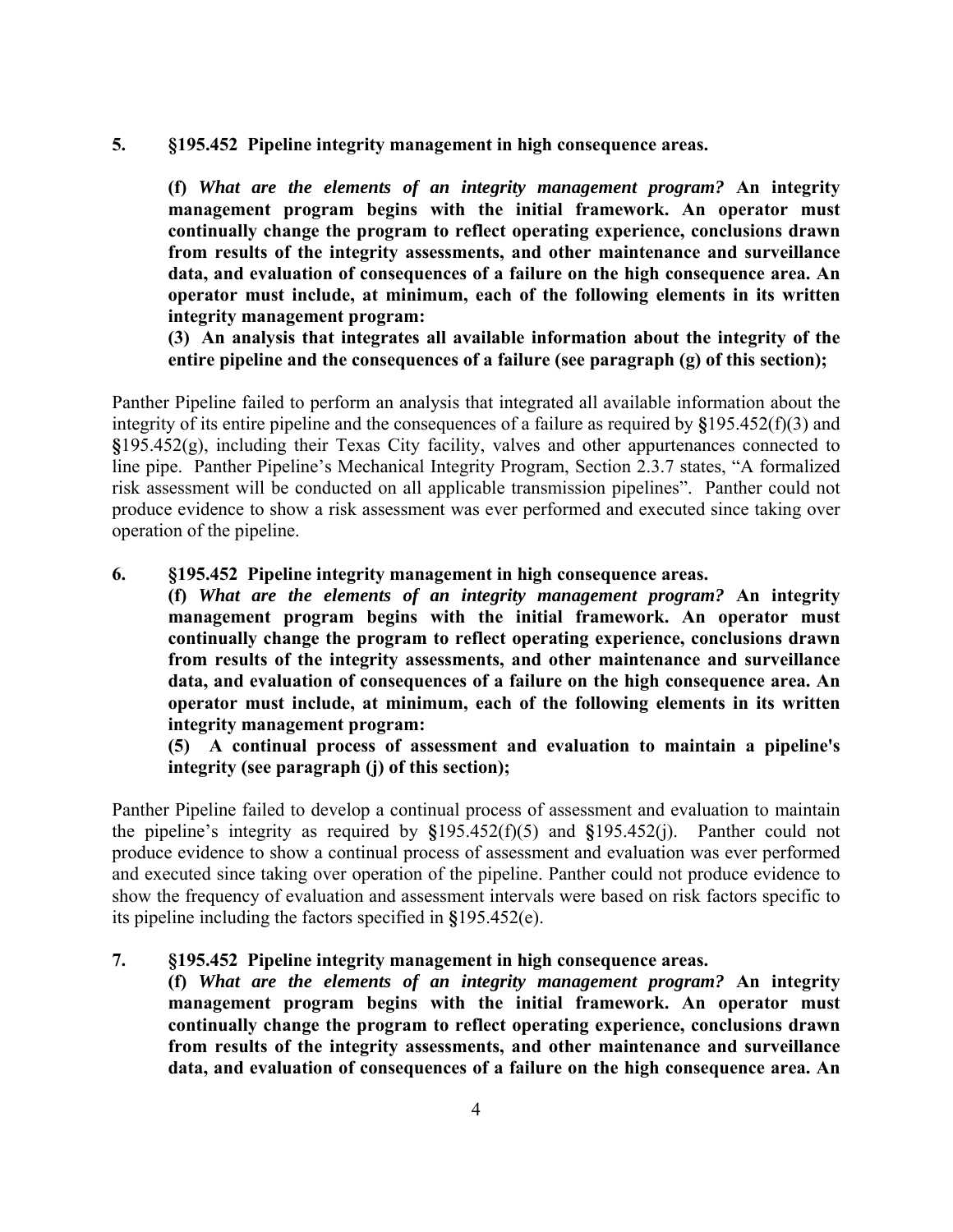**operator must include, at minimum, each of the following elements in its written integrity management program:** 

**(6) Identification of preventive and mitigative measures to protect the high consequence area (see paragraph (i) of this section);** 

*(i) What preventive and mitigative measures must an operator take to protect the high consequence area?* **(1)** *General requirements***. An operator must take measures to prevent and mitigate the consequences of a pipeline failure that could affect a high consequence area. These measures include conducting a risk analysis of the pipeline segment to identify additional actions to enhance public safety or environmental protection. Such actions may include, but are not limited to, implementing damage prevention best practices, better monitoring of cathodic protection where corrosion is a concern, establishing shorter inspection intervals, installing EFRDs on the pipeline segment, modifying the systems that monitor pressure and detect leaks, providing additional training to personnel on response procedures, conducting drills with local emergency responders and adopting other management controls.** 

Panther Pipeline failed to identify preventive or mitigative measures to protect the high consequence area as a part of its IM program. Panther failed to conduct a proper risk analysis of the pipeline segment to identify additional actions to enhance public safety or environmental protection. Their documentation demonstrates lack of proper risk analysis to identify the need for additional preventive and mitigative measures to protect HCAs.

### Proposed Compliance Order

Under 49 United States Code,  $\S 60122$ , you are subject to a civil penalty not to exceed \$205,638 per violation per day the violation persists up to a maximum of \$2,056,380 for a related series of violations. For violations occurring between January 4, 2012 to August 1, 2016, the maximum penalty may not exceed \$200,000 per violation per day, with a maximum penalty not to exceed \$2,000,000 for a related series of violations. For violations occurring prior to January 4, 2012, the maximum penalty may not exceed \$100,000 per violation per day, with maximum penalty not exceeding \$1,000,000 for related series of violations.

We have reviewed the circumstances and supporting documents involved in this case, and have decided not to propose a civil penalty assessment at this time.

With respect to items 2, 3, 4, 5, 6, 7 pursuant to 49 United States Code § 60118, the Pipeline and Hazardous Materials Safety Administration proposes to issue a Compliance Order to Panther Operating Company, LLC. Please refer to the *Proposed Compliance Order*, which is enclosed and made a part of this Notice.

#### Warning Items

With respect to item 1, we have reviewed the circumstances and supporting documents involved in this case and have decided not to conduct additional enforcement action or penalty assessment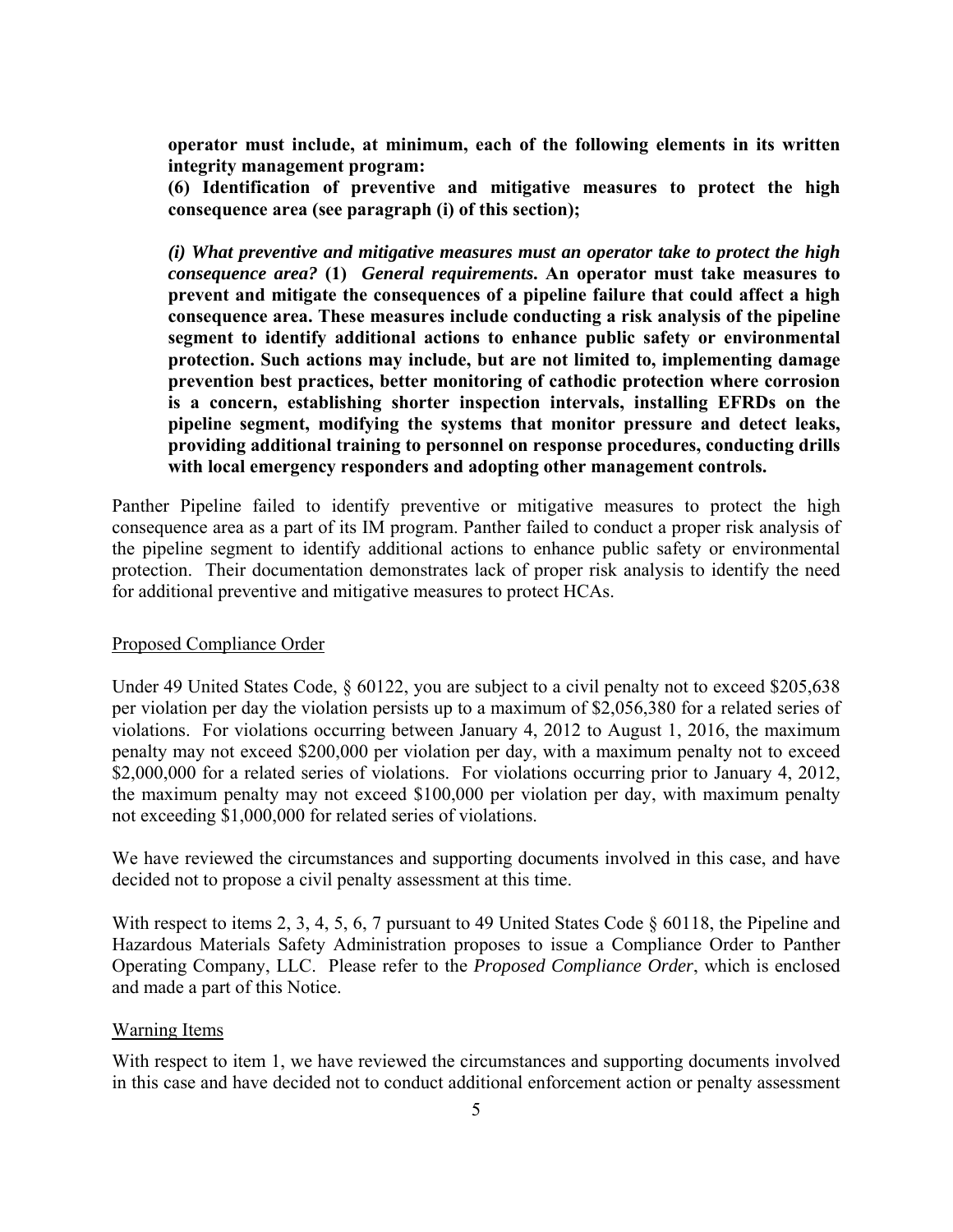proceedings at this time. We advise you to promptly correct these item(s). Failure to do so may result in additional enforcement action.

# Response to this Notice

Enclosed as part of this Notice is a document entitled *Response Options for Pipeline Operators in Compliance Proceedings*. Please refer to this document and note the response options. All material you submit in response to this enforcement action may be made publicly available. If you believe that any portion of your responsive material qualifies for confidential treatment under 5 U.S.C. 552(b), along with the complete original document you must provide a second copy of the document with the portions you believe qualify for confidential treatment redacted and an explanation of why you believe the redacted information qualifies for confidential treatment under 5 U.S.C. 552(b). If you do not respond within 30 days of receipt of this Notice, this constitutes a waiver of your right to contest the allegations in this Notice and authorizes the Associate Administrator for Pipeline Safety to find facts as alleged in this Notice without further notice to you and to issue a Final Order.

In your correspondence on this matter, please refer to **CPF 4-2016-5032** and for each document you submit, please provide a copy in electronic format whenever possible.

Sincerely,

R. M. Seeley Director, Southwest Region Pipeline and Hazardous Materials Safety Administration

Enclosures: *Proposed Compliance Order Response Options for Pipeline Operators in Compliance Proceedings*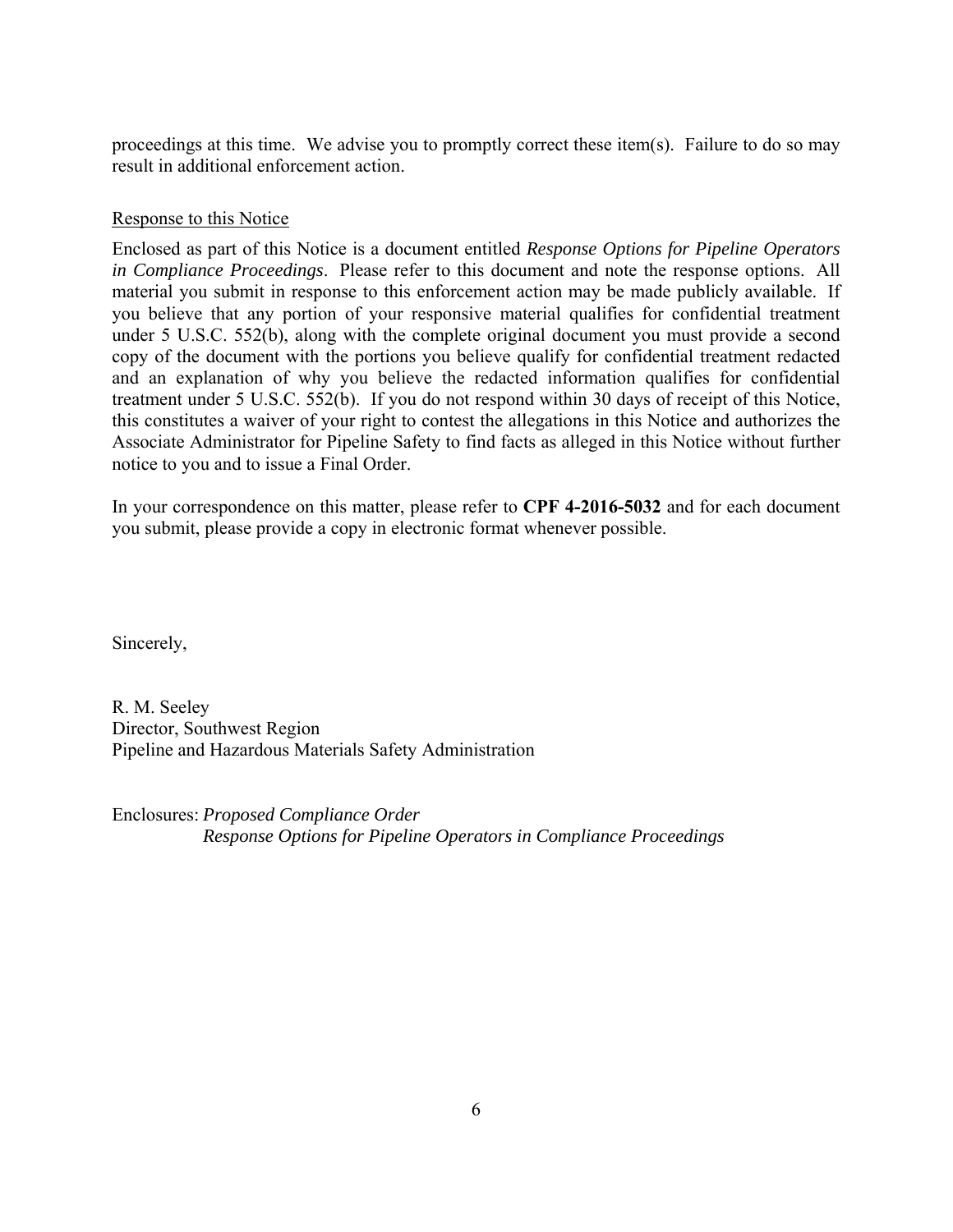# **PROPOSED COMPLIANCE ORDER**

Pursuant to 49 United States Code § 60118, the Pipeline and Hazardous Materials Safety Administration (PHMSA) proposes to issue to Panther Operating Company LLC, a Compliance Order incorporating the following remedial requirements to ensure the compliance of Panther Operating Company LLC with the pipeline safety regulations:

- 1. In regard to Item Number 2 of the Notice pertaining to failing to maintain current maps and records Panther must locate or acquire the records from the previous owner or if that is not an option Panther must develop a plan to replicate the necessary information such that is can be used to determine MOP and other integrity evaluations. Or Panther must:
	- a. Verify flange and pipe fittings on pipeline system at the platform and onshore facilities to commensurate with the MOP.
	- b. Verify pipe wall thickness of the piping on the platform and at the onshore facility by measuring the thickness at quarter points around the pipe.
	- c. Degrade pipeline yield strength to 24,000 psi or verify pipeline yield strength by performing all of the tensile tests of API Specification 5L on randomly selected specimens with the following number of tests:

| Pipe Size                                                               | No. of Tests                  |
|-------------------------------------------------------------------------|-------------------------------|
| Less than $6\frac{5}{8}$ in $(168 \text{ mm})$ nominal outside diameter | One test for each 200 lengths |
| 6.5/8 in through 12.3/4 in $(168 \text{ mm}$ through 324 mm)            | One test for each 100 lengths |
| Larger than $12 \frac{3}{4}$ in (324 mm) nominal outside diameter.      | One test for each 50 lengths  |

- 2. In regard to Item Number 3, of the Notice pertaining to Panther's failure to establish an assessment interval Panther must gather the appropriate information and establish the assessment interval for its pipelines.
- 3 In regard to Item Number 4 of the Notice pertaining to Panther's failure to perform a re-assessment. Panther must perform the re-assessment as soon as practicable. All future re-assessments must be performed according to the newly established interval.
- 4. In regard to Item Number 5 of the Notice pertaining to Panther's failure to perform an analysis on the HIPS that integrated all available information of its entire pipeline. Panther must review their IM Plan and develop the process they will utilize to analyze and integrate all available information. Panther must also perform the required data analysis and integration.
- 5. In regard to Item Number 6 of the Notice pertaining to failure to develop a continual process of assessment and evaluation to maintain the pipeline's integrity. Panther must develop a continual process of assessment and evaluation to be included as part of their IMP. Panther must also perform the required continual assessment and evaluation.